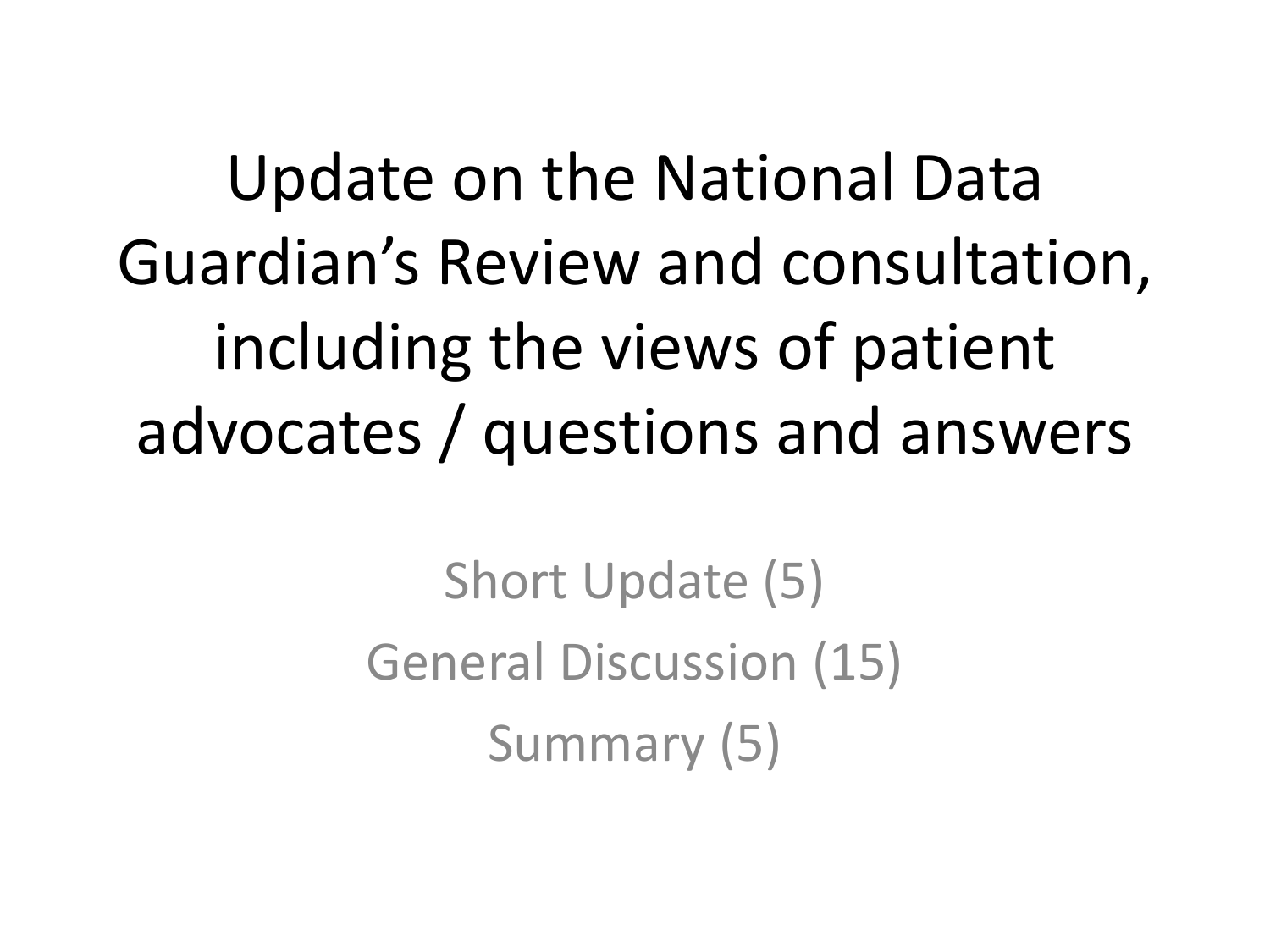- A short overview of the review, what was asked, how we responded, and what happens next
- "…to strengthen security of health and care information and ensure people can make informed choices about how their data is used."
- CQC data security in the NHS
- Dame Fiona Caldicott data security standards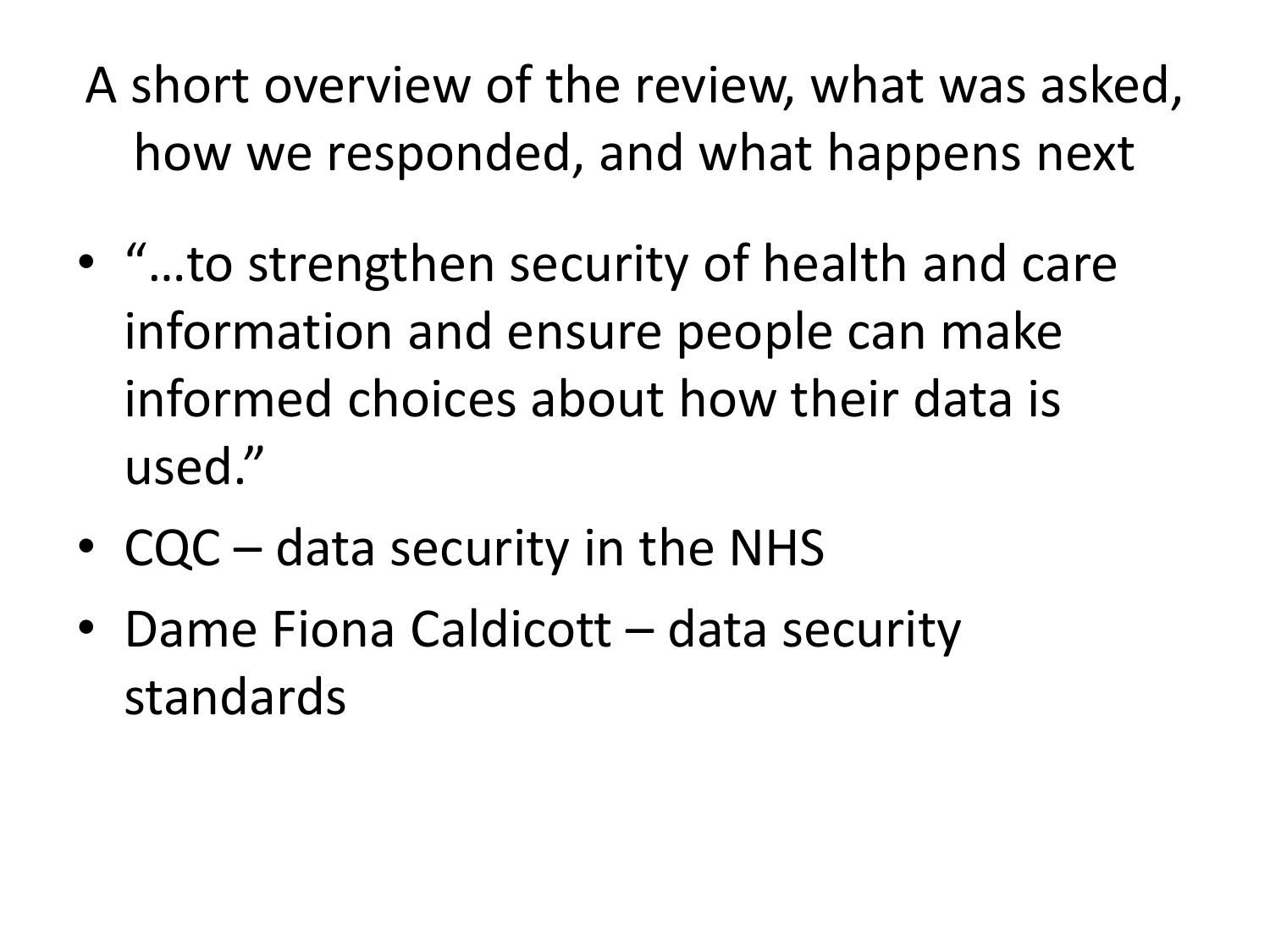#### What was asked, how we responded, and what happens next

- Most of the points were self evident
- We agreed that there needed to be further opportunities to engage on data security consent/opt-out models, and that this should include regional meetings, noting that Leeds, London and Manchester were good hubs
- Our response details:
	- Response ID ANON-2BBS-3U1U-Q
	- Submitted on 2016-09-06 11:03:38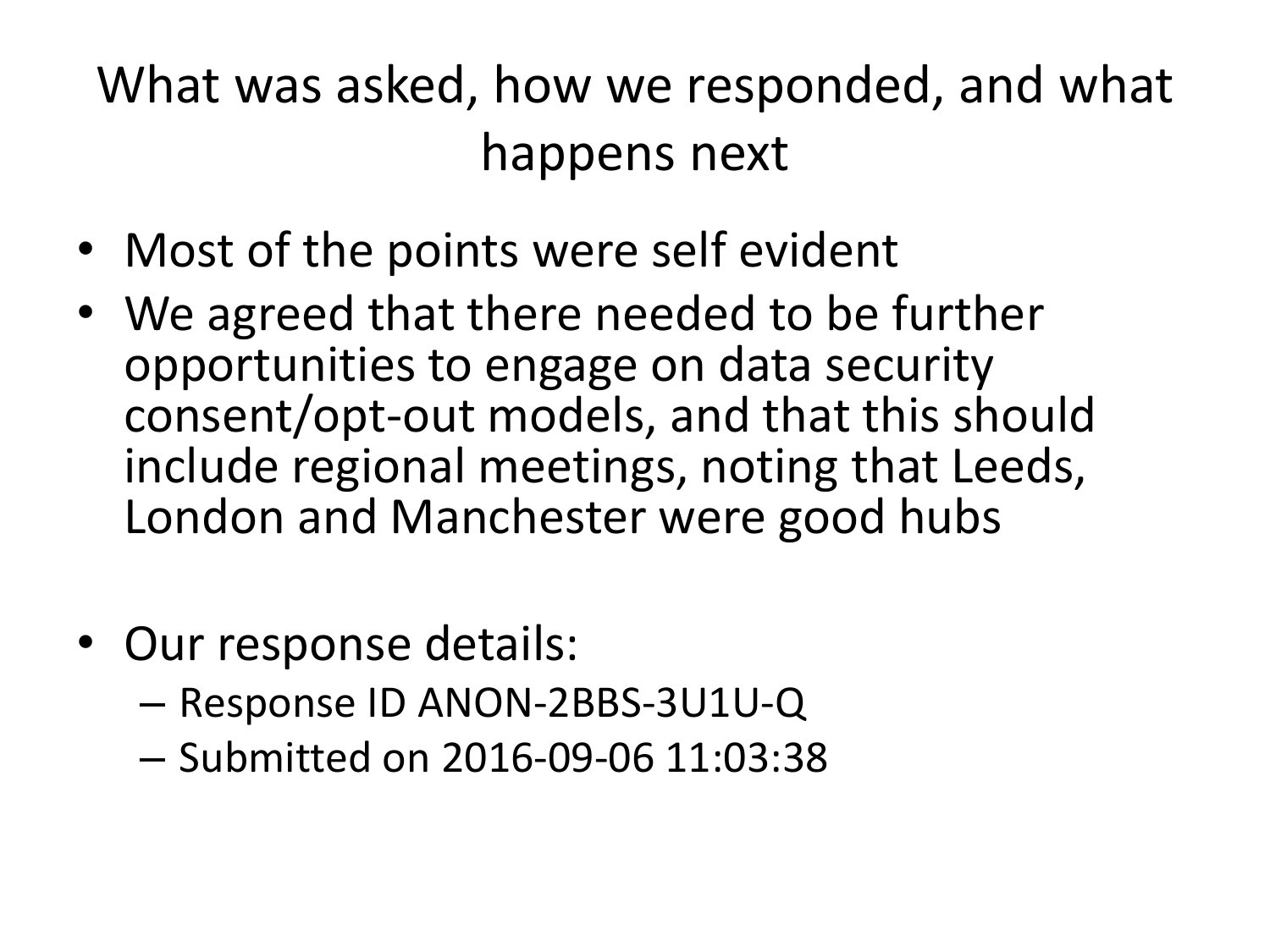#### Our actual response document

- 
- 
- 
- 
- -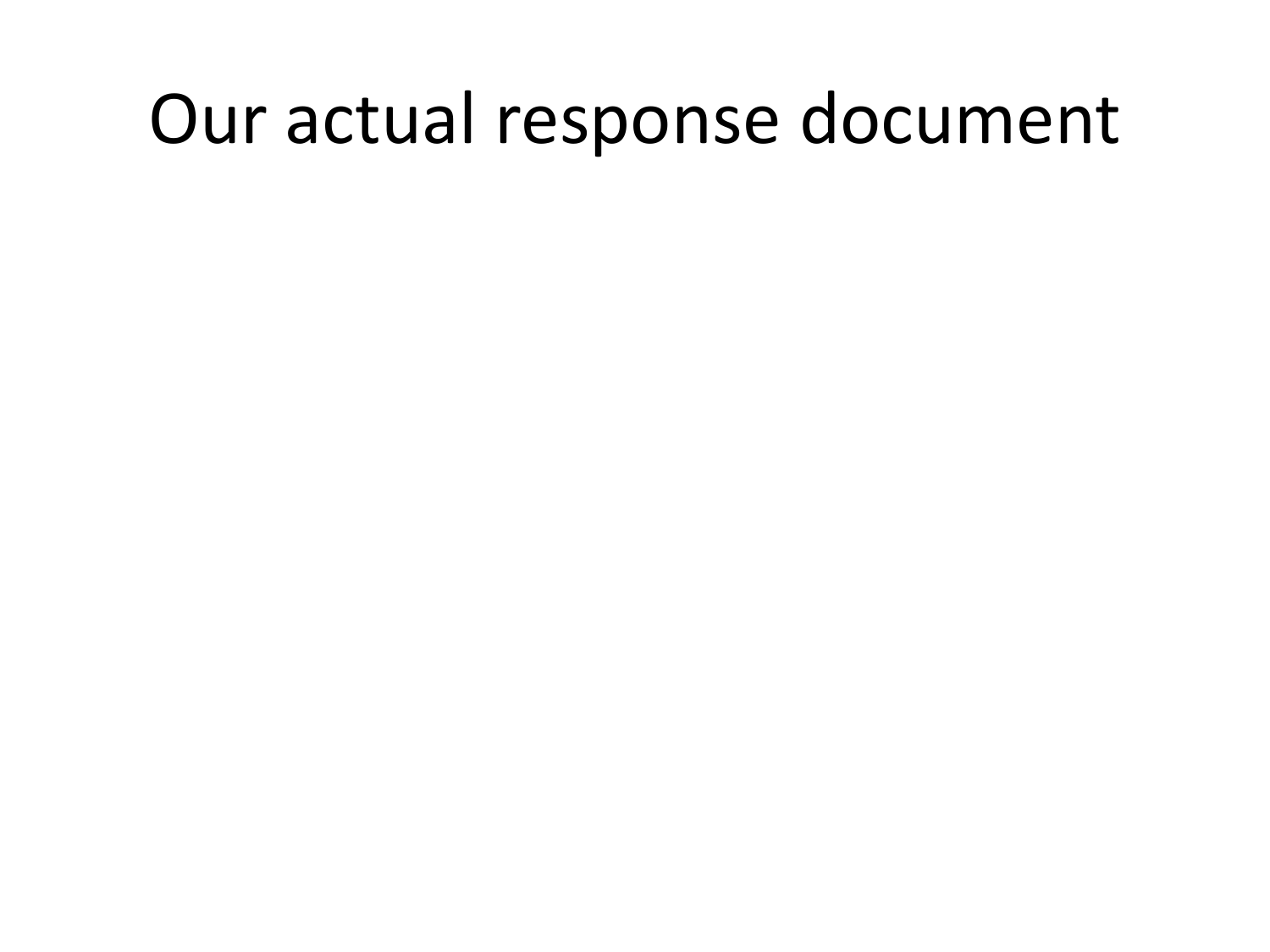- Recommendation 1: The leadership of every organisation should demonstrate clear ownership and responsibility for data security, just as it does for clinical and financial management and accountability.
- Recommendation 2: A redesigned IG Toolkit should embed the new standards, identify exemplar organisations to enable peer support and cascade lessons learned. Leaders should use the IG Toolkit to engage staff and build professional capability, with support from national workforce organisations and professional bodies.
- Recommendation 3: Trusts and CCGs should use an appropriate tool to identify vulnerabilities such as dormant accounts, default passwords and multiple logins from the same account. These tools could also be also used by the IT companies that provide IT systems to GPs and social care providers.
- Recommendation 4: All health and social care organisations should provide evidence that they are taking action to improve cyber security, for example through the 'Cyber Essentials' scheme. The 'Cyber Essentials' scheme should be tested in a wider number of GP practices, Trusts and social care settings.
- Recommendation 5: NHS England should change its standard financial contracts to require organisations to take account of the data security standards. Local government should also include this requirement in contracts with the independent and voluntary sectors. Where a provider does not meet the standards over a reasonable period of time, a contract should not be extended.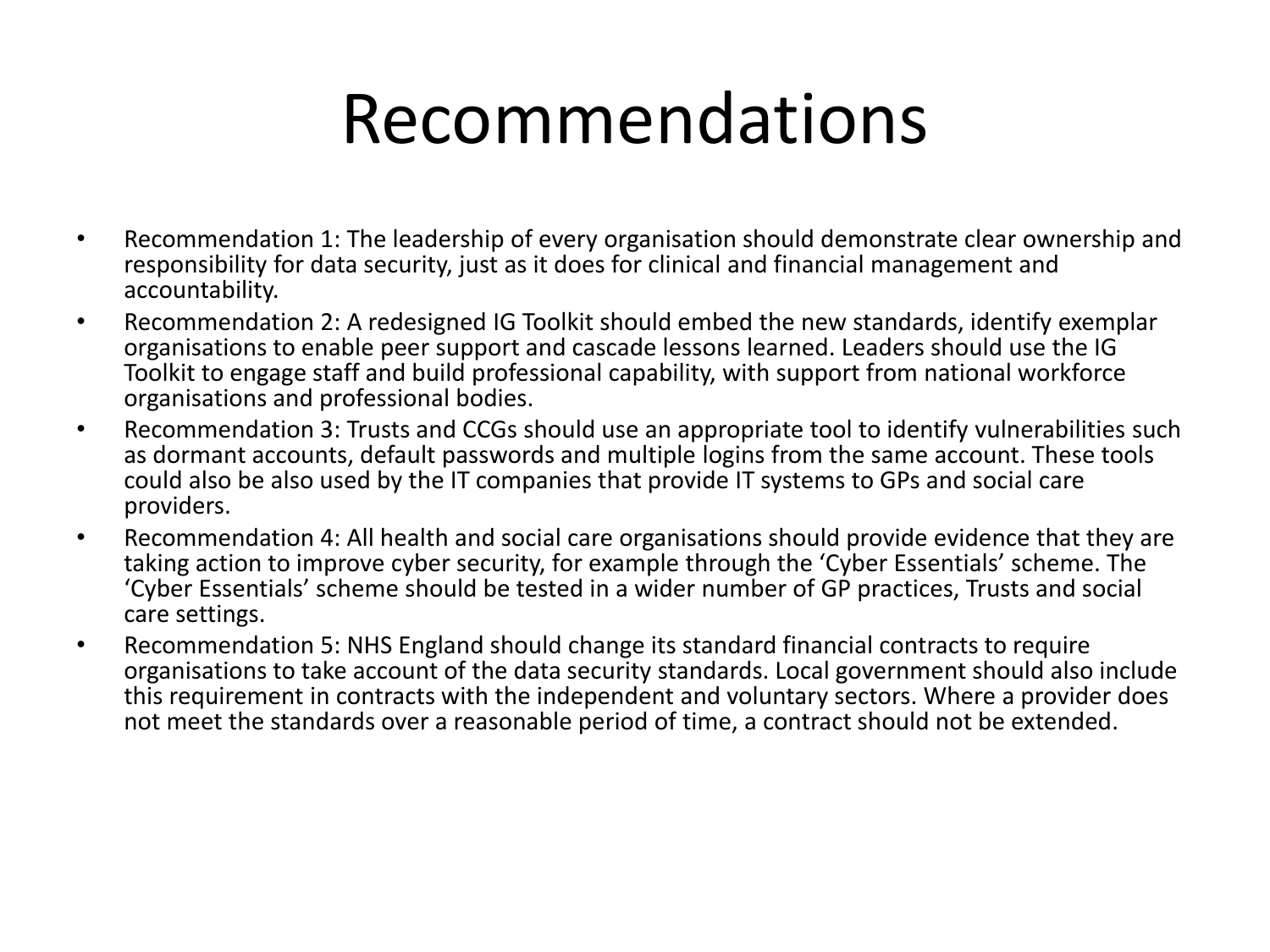- Recommendation 6: Arrangements for internal data security audit and external validation should be reviewed and strengthened to a level similar to those assuring financial integrity and accountability.
- Recommendation 7: CQC should amend its inspection framework and inspection approach for providers of registered health and care services to include assurance that appropriate internal and external validation against the new data security standards have been carried out, and make sure that inspectors involved are appropriately trained. HSCIC should use the redesigned IG Toolkit to inform CQC of 'at risk' organisations, and CQC should use this information to prioritise action.
- Recommendation 8: HSCIC should work with the primary care community to ensure that the redesigned IG Toolkit provides sufficient support to help them to work towards the standards. HSCIC should use the new toolkit to identify organisations for additional support, and to enable peer support. HSCIC should work with regulators to ensure that there is coherent oversight of data security across the health and care system.
- Recommendation 9: Where malicious or intentional data security breaches occur, the Department of Health should put harsher sanctions in place and ensure the actions to redress breaches proposed in the 2013 Review are implemented effectively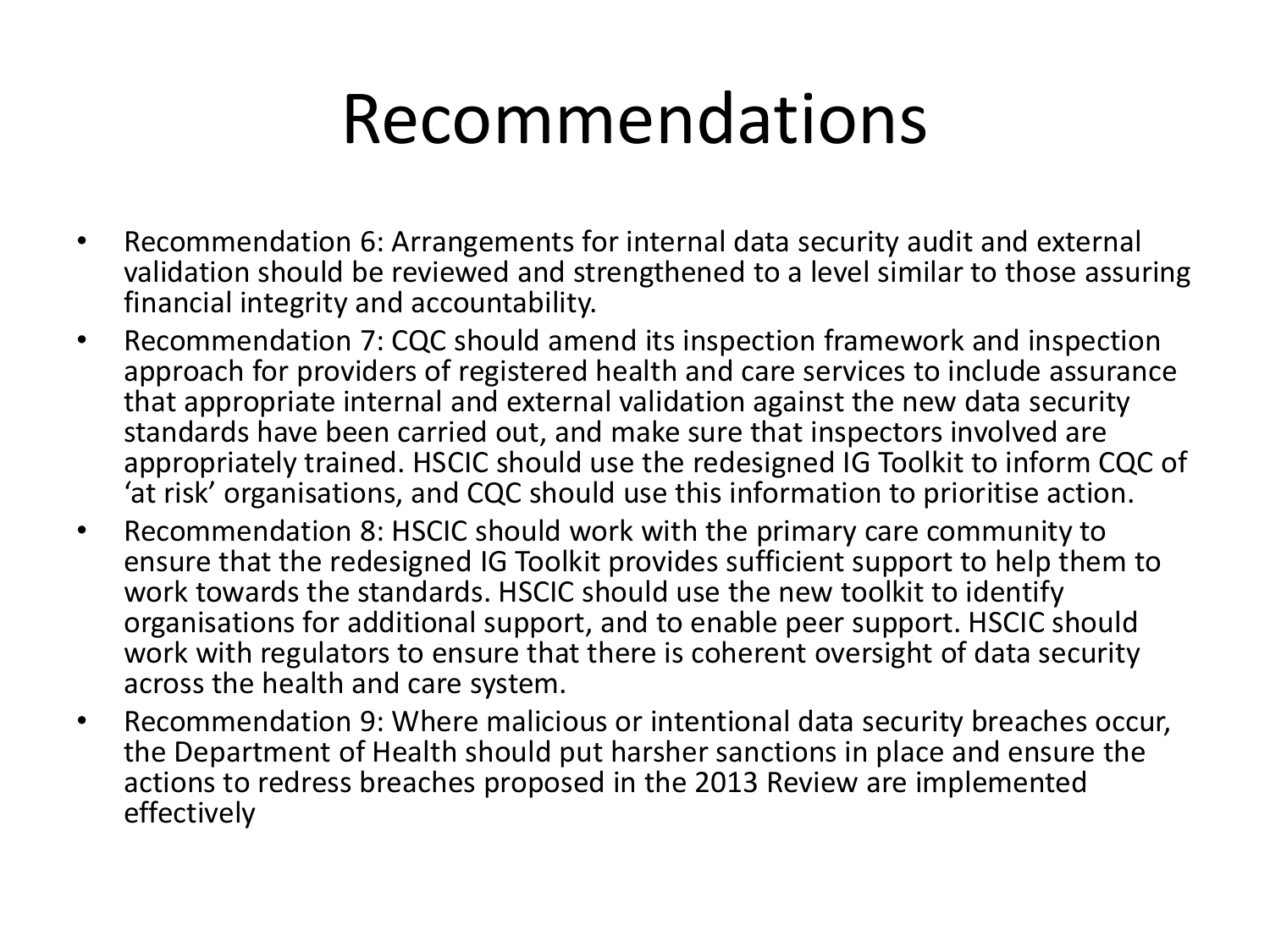- Recommendation 10: The case for data sharing still needs to be made to the public, and all health, social care, research and public organisations should share responsibility for making that case.
- Recommendation 11: There should be a new consent/ opt-out model to allow people to opt out of their personal confidential data being used for purposes beyond their direct care. This would apply unless there is a mandatory legal requirement or an overriding public interest.
- Recommendation 12: HSCIC should take advantage of changing its name to NHS Digital to emphasise to the public that it is part of the NHS 'family', while continuing to serve the social care and health system as a whole.
- Recommendation 13: The Government should consider introducing stronger sanctions to protect anonymised data. This should include criminal penalties for deliberate and negligent re-identification of individuals.
- Recommendation 14: The forthcoming Information Governance Alliance's guidance on disseminating health and social care data should explicitly refer to the potential legal, financial, and reputational consequences of organisations failing to have regard to the ICO's Anonymisation Code of Practice by re-identifying individuals.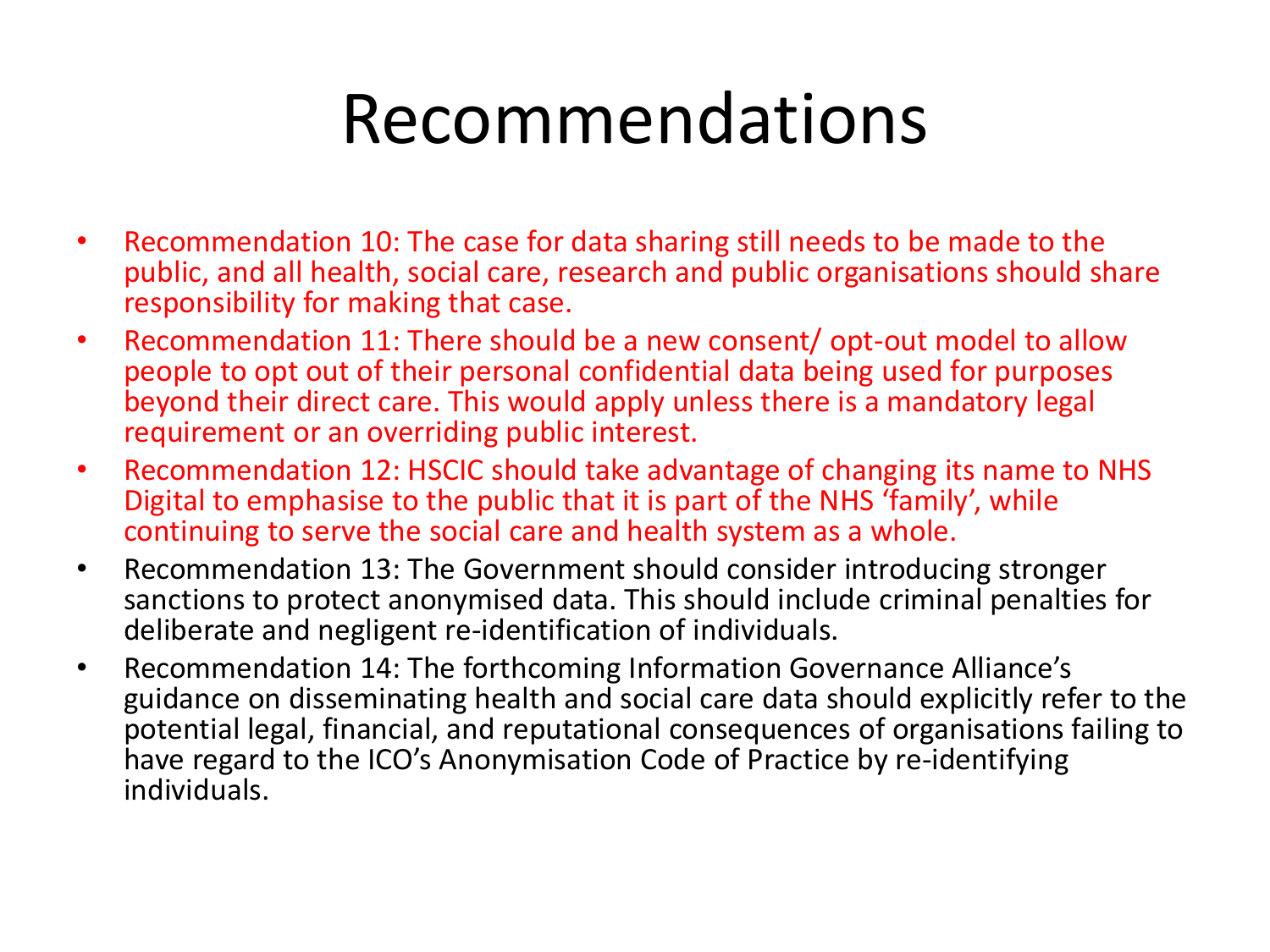- Recommendation 15: People should continue to be able to give their explicit consent, for example to be involved in research.
- Recommendation 16: The Department of Health should look at clarifying the legal framework so that health and social care organisations can access the information they need to validate invoices, only using personal confidential data when that is essential.
- Recommendation 17: The Health Research Authority should provide the public with an easily digestible explanation of the projects that use personal confidential data and have been approved following advice from the Confidentiality Advisory Group.
- Recommendation 18: The Health and Social Care Information Centre (HSCIC) should develop a tool to help people understand how sharing their data has benefited other people. This tool should show when personal confidential data collected by HSCIC has been used and for what purposes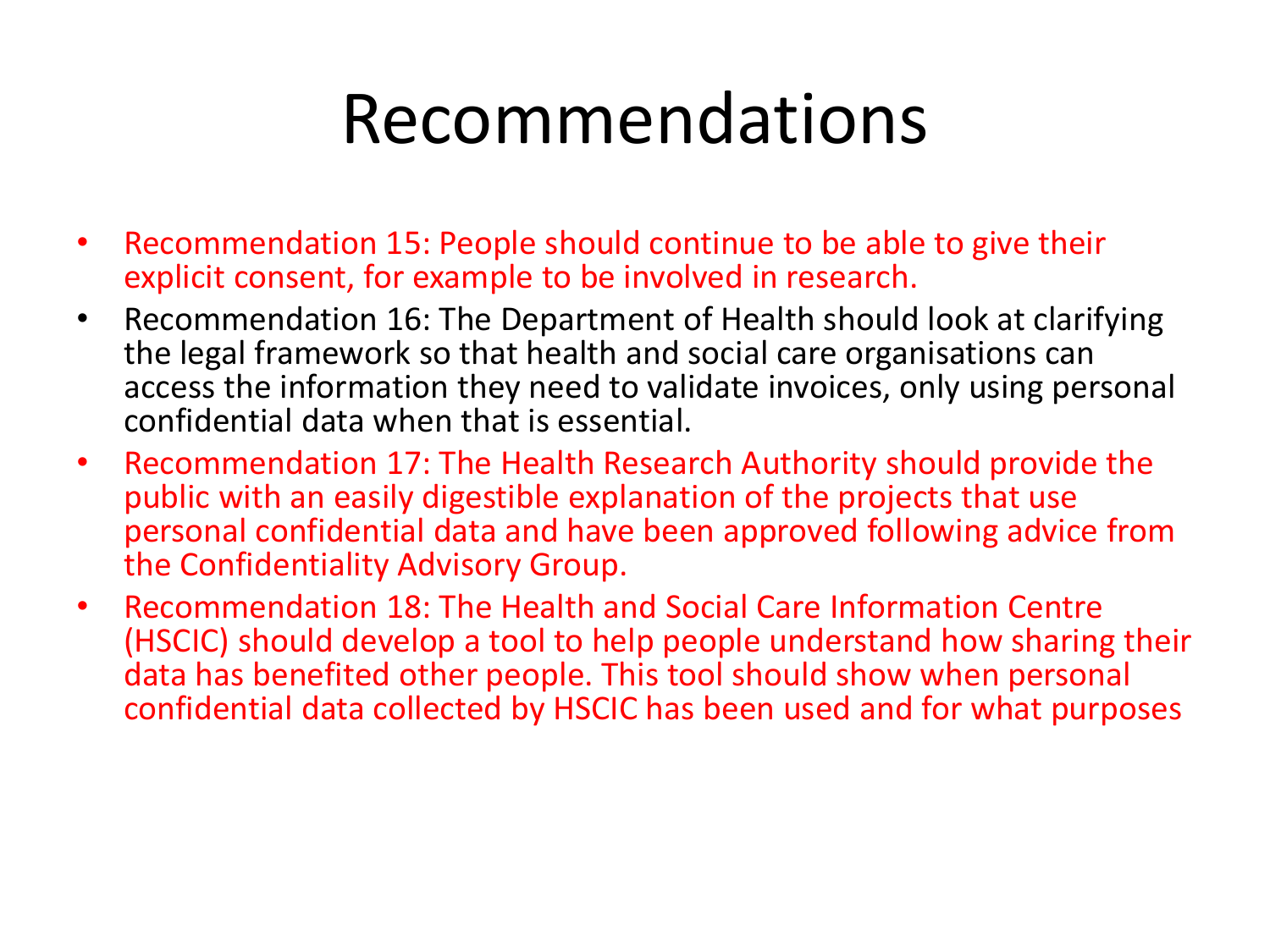# Open Workshops (DH/NHSE)

- Monday, 26 September, London
- Monday, 03 October, Southampton
- Monday, 10 October, Leeds

#### We only found out about these last night....!